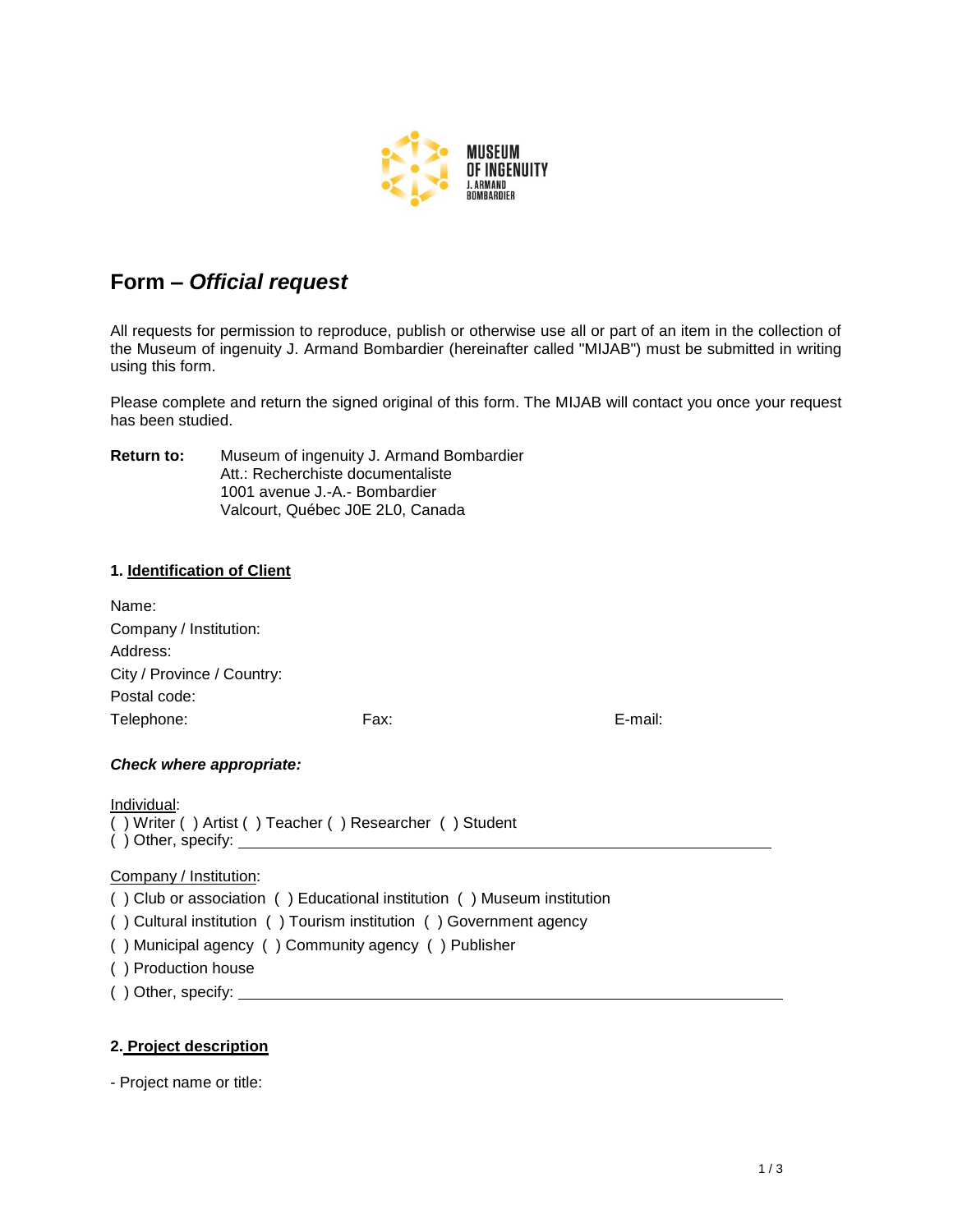- Project objectives:

- Project scope:

*Check appropriate box(es):* 

( ) Book ( ) Poster ( ) Postcard ( ) Research report ( ) Educational material

Article in: ( ) Periodical ( ) Magazine ( ) Daily newspaper ( ) Weekly ( ) Bi-monthly

( ) Monthly ( ) TV program ( ) TV series ( ) Radio program ( ) Film ( ) Videotape ( ) CD-ROM

- ( ) Internet
- ( ) For collection purposes
- ( ) Other, specify:
- For-profit: ( ) Yes ( ) No
- Print run / Circulation:
- Date(s) of broadcast or publication:
- Target audience:
- Geographic distribution:

### **3. Items of the MIJAB collection targeted by your request**

Please specify each item targeted by your request (texts, vignettes, synopsis, etc.).

In the case of images, please state the size of the reproduced image (¼ page, ½ page or full page) and the location of the image (cover, inside, etc.). It should be noted that the documents will ultimately be available in DVD or digital files format for film footage and 600 DPI digital format for electronic documents.

| <b>Digital documents</b> |                                            |          |  |  |
|--------------------------|--------------------------------------------|----------|--|--|
| Description              | Dimension of<br>the<br>reproduced<br>image | Location |  |  |
|                          |                                            |          |  |  |
|                          |                                            |          |  |  |